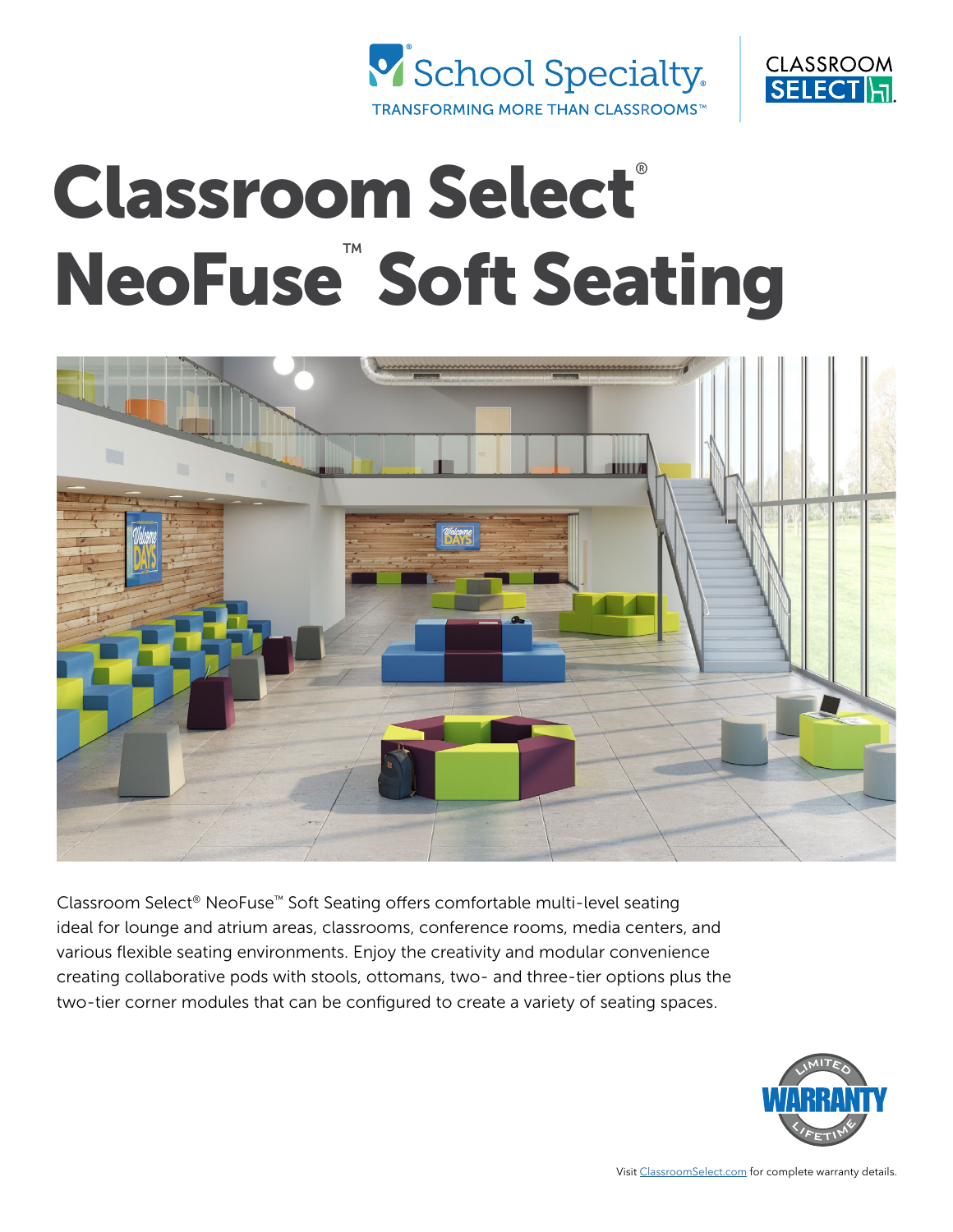# CONFIGURATIONS



22.



8 Piece Ottoman Set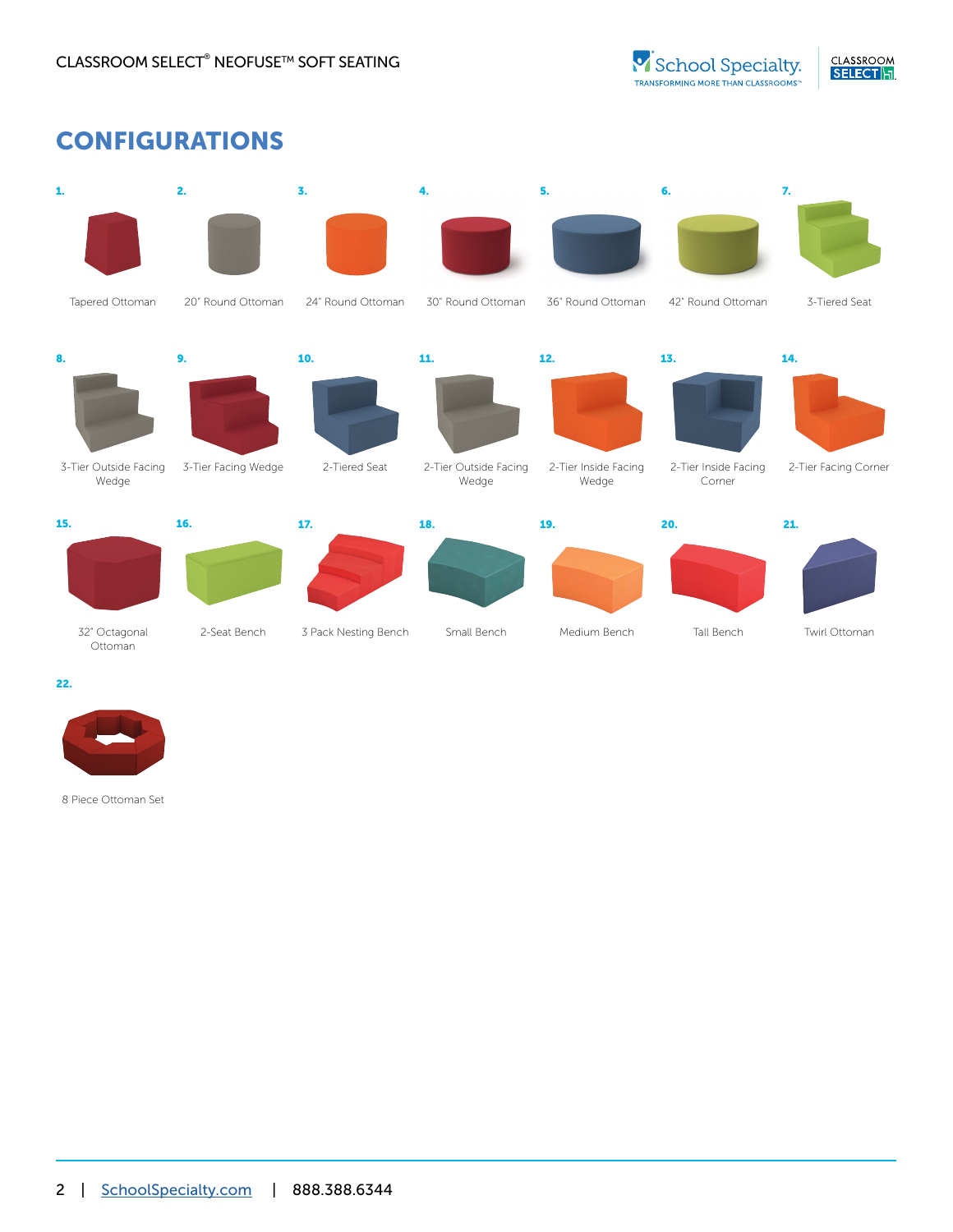## FEATURES

- Mix and match colors, shapes and seating options
- Offers comfortable multi-level seating ideal for and various flexible seating environments such as Classrooms, Lounge Areas, Atriums, Conference Rooms, and Media Centers
- Lightweight and easy to move where any comfortable floor seating can be used

# SPECIFICATIONS

- All foam construction with no wooden frame, for the most extreme comfort
- Vinyl Fabrics are Grade 2 100% EPU Polyester, Backing Polyester which is bleach cleanable
- Coated Fabrics are Grade 2 100% EPU Polyester, Backing Polyester which is bleach cleanable
- Solid Fabrics are Grade 2 100% Post Consumer Recycled Polyester, Backing Latex, and can be cleaned with a water-based foam or cleanser
- Patterned Fabrics are Grade 2 100% Polyester, Backing Acrylic and can be cleaned with a water-based foam or upholstery cleaner or dry-cleaning solvents
- NSF 336 compliant
- Durability 100,000 DR
- Flame Resistant: CA Bulletin 117 2013; UFAC
- Class 1: NFPA 260 Class 1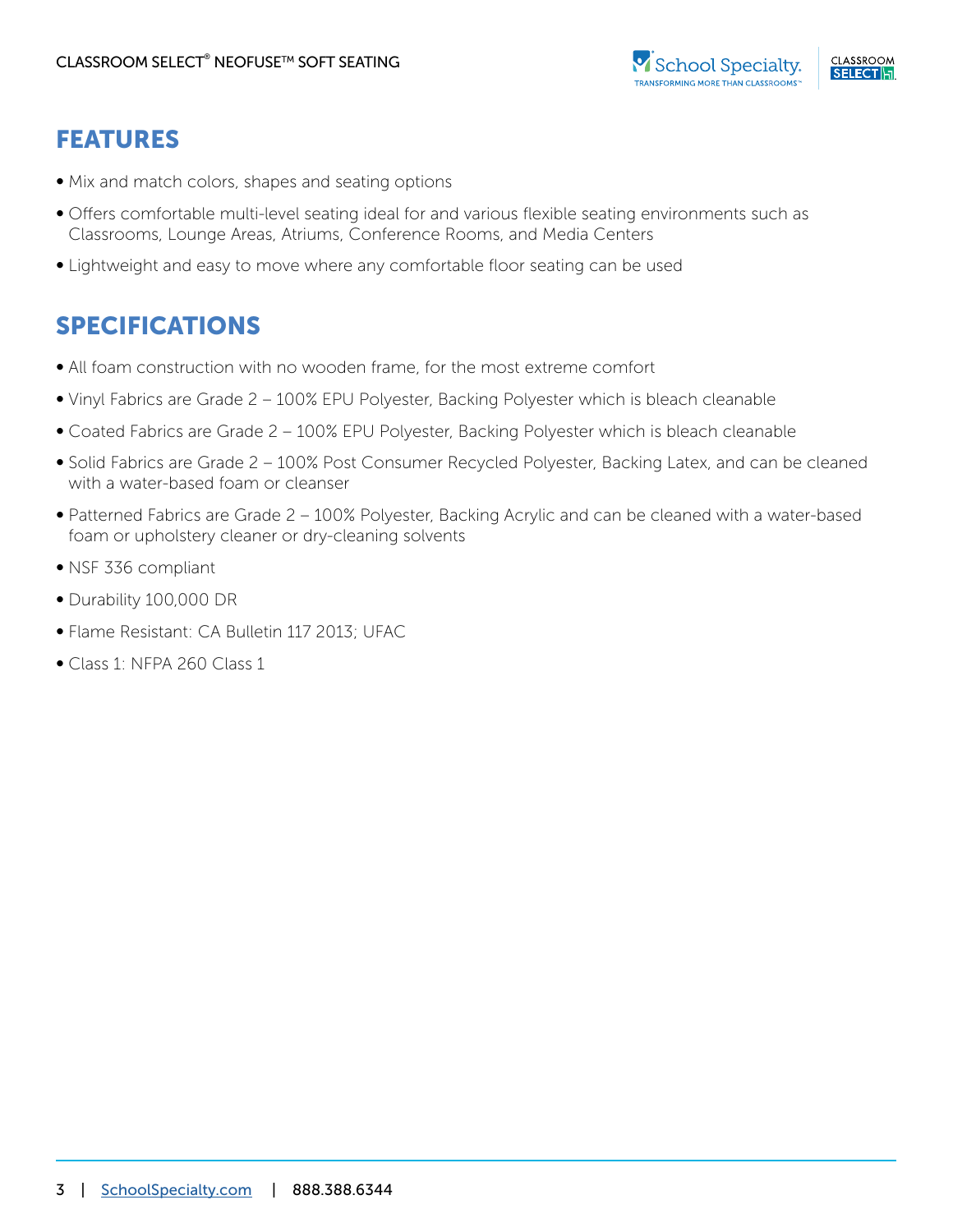# MODELS

|     | <b>PRODUCT DESCRIPTION</b> | <b>DIMENSIONS</b>     | <b>ITEM#</b> |
|-----|----------------------------|-----------------------|--------------|
| 1.  | Tapered Ottoman            | 20.5 W x 20.5 D x 24H | 5000931      |
| 2.  | 20" Round Ottoman          | 20W x 20D x 18H       | 5000935      |
| 3.  | 24" Round Ottoman          | 24W x 24D x 18H       | 5000933      |
| 4.  | 30" Round Ottoman          | 30W x 30D x 18H       | 5003003      |
| 5.  | 36" Round Ottoman          | 36W x 36D x 18H       | 5003024      |
| 6.  | 42" Round Ottoman          | 42W x 42D x 18H       | 5003015      |
| 7.  | 3-Tiered Seat              | 37W x 41D x 35H       | 5000940      |
| 8.  | 3-Tier Facing Wedge        | 47.5W x 40.25D x 35H  | 5000934      |
| 9.  | 3-Tier Facing Wedge        | 47.5W x 40.25D x 35H  | 5000930      |
| 10. | 2-Tiered Seat              | 37W x 41D x 35H       | 5000938      |
| 11. | 2-Tier Facing Wedge        | 47.5W x 40.25D x 35H  | 5000929      |
| 12. | 2-Tier Facing Wedge        | 47.5W x 40.25D x 35H  | 5000928      |
| 13. | 2-Tier Facing Corner       | 37W x 41D x 35H       | 5000939      |
| 14. | 2-Tier Facing Corner       | 37W x 41D x 35H       | 5000941      |
| 15. | 32" Octagonal Ottoman      | 32W x 32D x 18.5H     | 5000936      |
| 16. | 2-Seat Bench               | 42W x 20D x 18.5H     | 5000932      |
| 17. | 3 Pack Nesting Bench       | 69W x 57D x 24H       | 5004749      |
| 18. | Small Bench                | 20.5W x 32.5D x 12H   | 5004750      |
| 19. | Medium Bench               | 22.5W x 44D x 18H     | 5004751      |
| 20. | Tall Bench                 | 24.5W x 57D x 24H     | 5004752      |
| 21. | <b>Twirl Ottoman</b>       | 32W x 16D x 18H       | 5004343      |
| 22. | 8 Piece Ottoman Set        | 18W x 76.5D x 76H     | 5004344      |